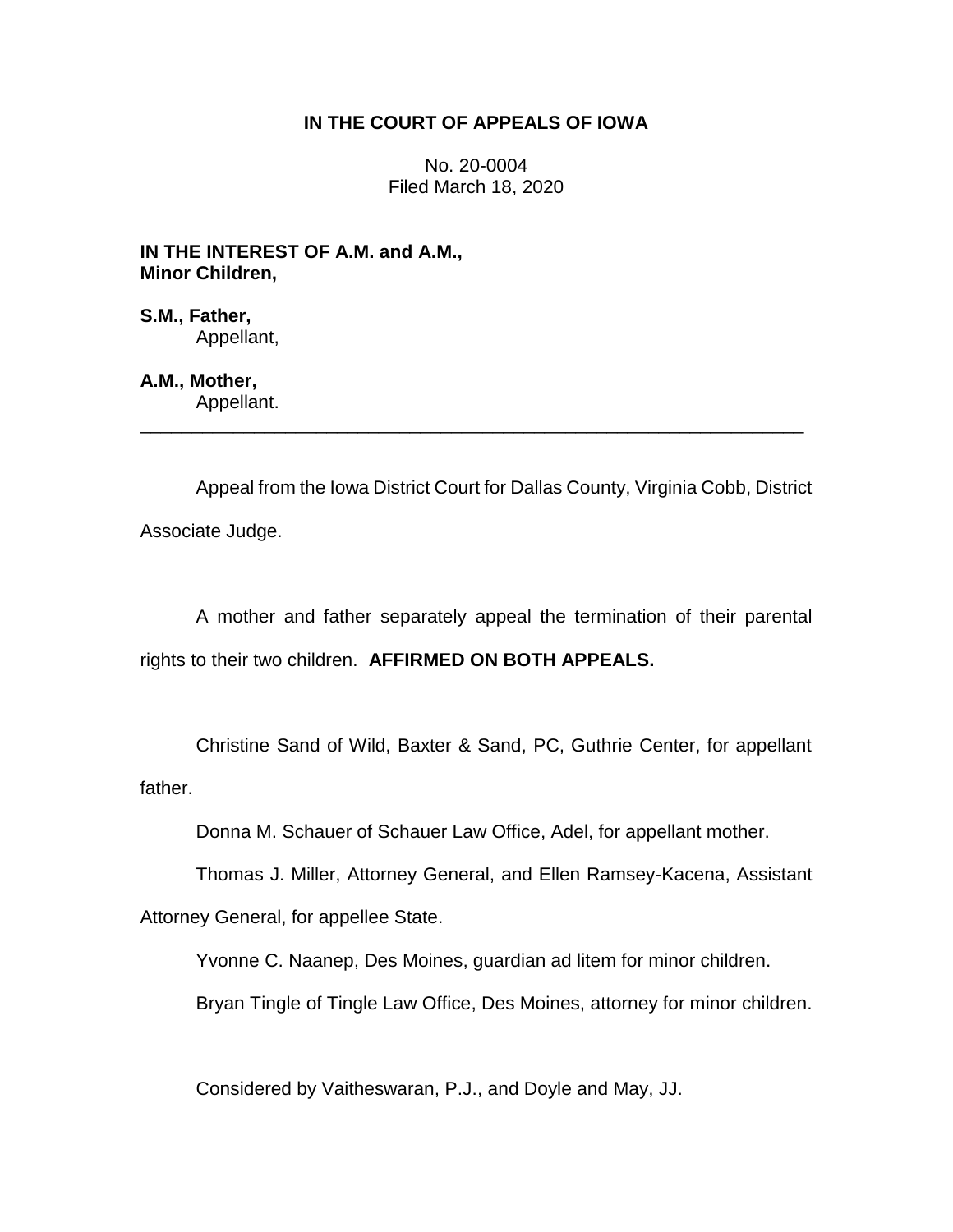#### **VAITHESWARAN, Presiding Judge.**

A mother and father separately appeal the termination of their parental rights to their two children, born in 2006 and 2012.

#### *I. Background Facts and Proceedings*

The department of human services became involved with the family based on concerns about the mother's use of illegal substances and the father's failure to exercise proper supervision. The State applied to have the children temporarily removed from parental care. The district court granted the application. Following a hearing, the court ordered the children returned to their father.

Several months later, the State filed another application for temporary removal, alleging the father allowed the mother to care for the children despite his knowledge that she was not to be left alone with them. The district court granted the application. The court later adjudicated the children in need of assistance and entered a dispositional order confirming the adjudication.

The father filed a notice of appeal. This court affirmed the dispositional order. *See In re A*.*M*., No. 18-0141, 2018 WL 2084911, at \*1 (Iowa Ct. App. May 2, 2018).

Meanwhile, the State applied for a temporary no-contact order to keep the mother's "domestically violent boyfriend" away from the children. The district court granted the application. The court ordered the man to "refrain from visiting, seeing, speaking to, communicating with personally or through third persons, or being generally at or near the children and their residential dwelling or wherever the children are likely to be." In a later permanency review order, the court cited the

2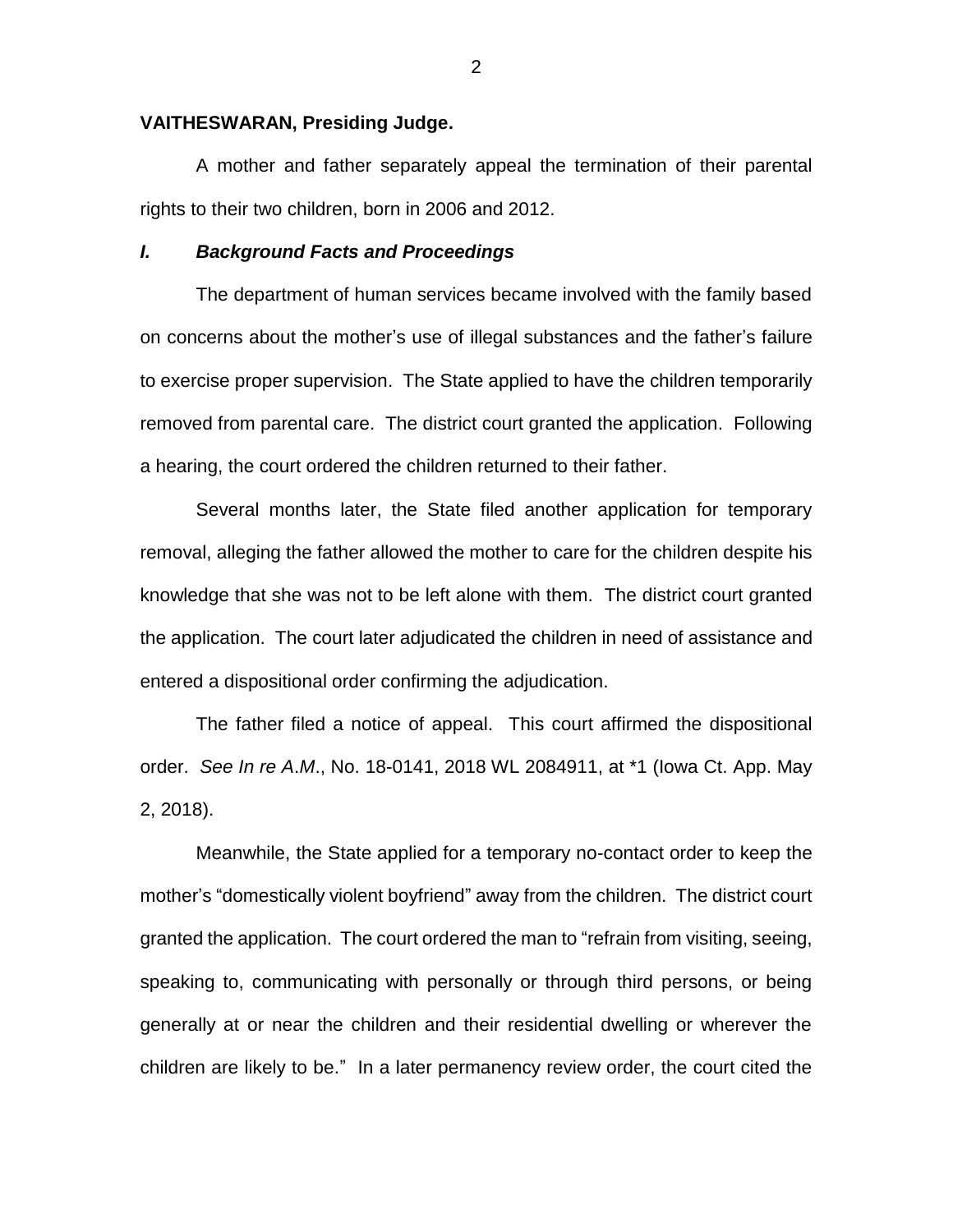department's "continued" concerns about the mother's ongoing relationship with the man.

Although the mother did not curtail her relationship with the man, she made progress on other fronts. She successfully completed an inpatient drug treatment program and obtained employment and housing. The children's father participated in visits with the children but otherwise did not engage in reunification services.

The State petitioned to terminate parental rights. Following a bifurcated hearing, the district court granted the petition, terminating parental rights pursuant to two statutory grounds.

On appeal, the parents argue: (A) the record lacks clear and convincing evidence to support the grounds for termination cited by district court; (B) termination was not in the children's best interests; and (C) the district court should have granted an exception to termination based on the parent-child bond.

*II***.** *Analysis*

#### *A. Grounds for Termination*

We may affirm if we find clear and convincing evidence to support either of the grounds. *See In re A*.*B*., 815 N.W.2d 764, 774 (Iowa 2012) ("When the juvenile court terminates parental rights on more than one statutory ground, we may affirm the juvenile court's order on any ground we find supported by the record."). We will focus on Iowa Code section 232.116(1)(f) (2019), which requires proof of several elements, including proof the children could not be returned to parental custody.

The children were out of parental care for a month shy of two years. The department case manager testified the department's intent was to transition the

3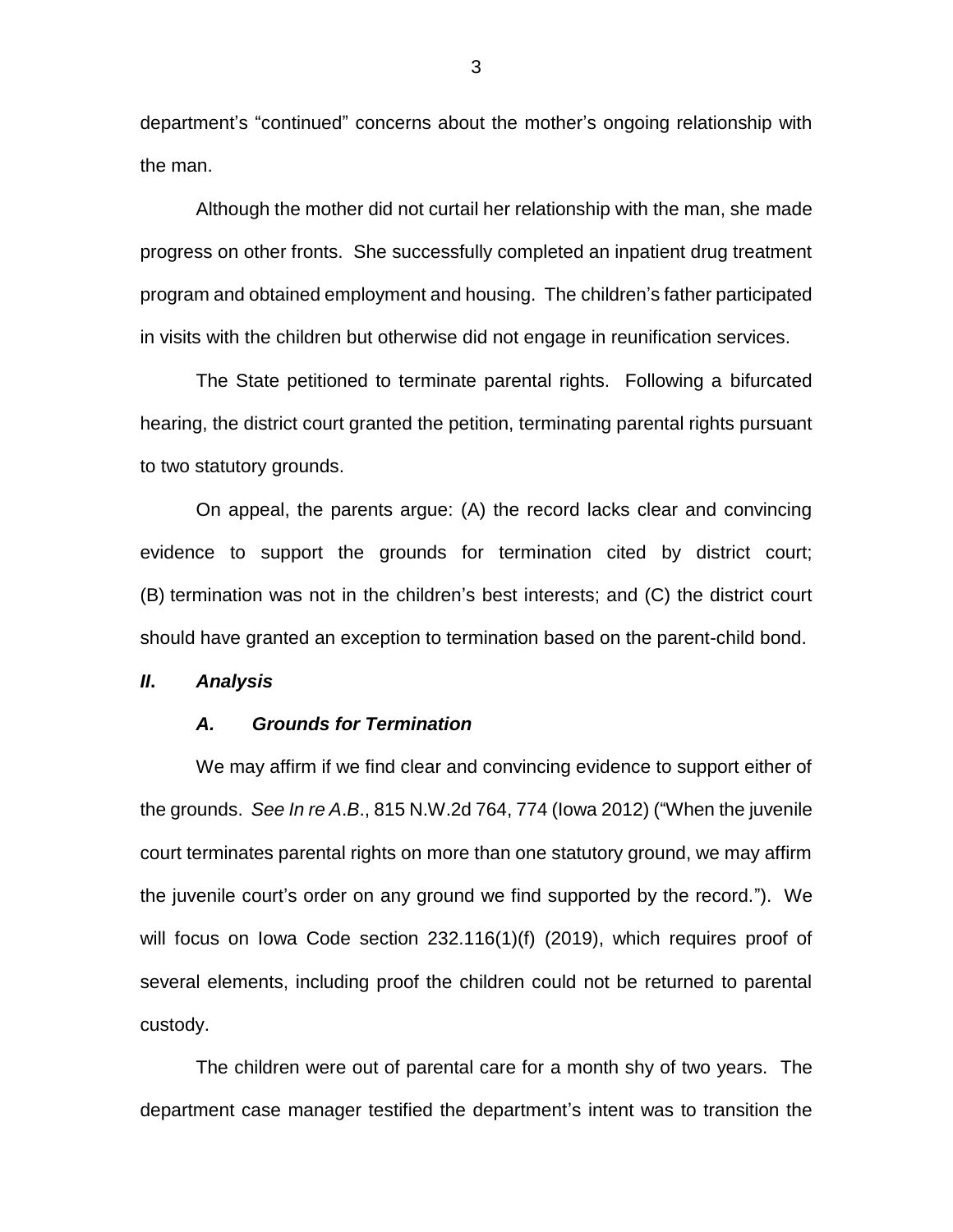children back to the mother on her completion of the drug-treatment program. She acknowledged the mother did "a lot of good things during the course of this case." She did so well that the department recommended a six-month extension to fully prepare her for reunification at the end of the children's school year. That "never happened" because the mother "made [it] very clear that her intention [was] to remain in a relationship with" the man against whom the no-contact order was entered. The case manager noted that the man had "a lengthy criminal record and a long history of substance abuse" and "[t]here had been domestic violence in the relationship . . . [that] adversely affected the children." Significantly, the man moved into the apartment next to the mother's apartment notwithstanding the continuing no-contact order, a move the case manager characterized as "completely inappropriate." She did not recommend returning the children to the mother, reasoning "[h]er words and her actions don't align."

On our de novo review, we agree with the department's assessment of the mother. The mother understood the threat the man posed to her safety and the safety of the children but declined to sever her relationship with him. Although she testified to taking "a break" from the relationship, the district court rightly construed her statement as a concession the mother did "not intend to end the relationship." Because the mother had two years to work toward reunification and had yet to internalize the threat the man posed, we agree with the district court that the children could not be returned to her custody.

The same holds true for the father. Although he attended one-hour weekly supervised visits and was "appropriate" during the visits, the department reported he was "not in a position to take them." He tested positive for illegal substances,

4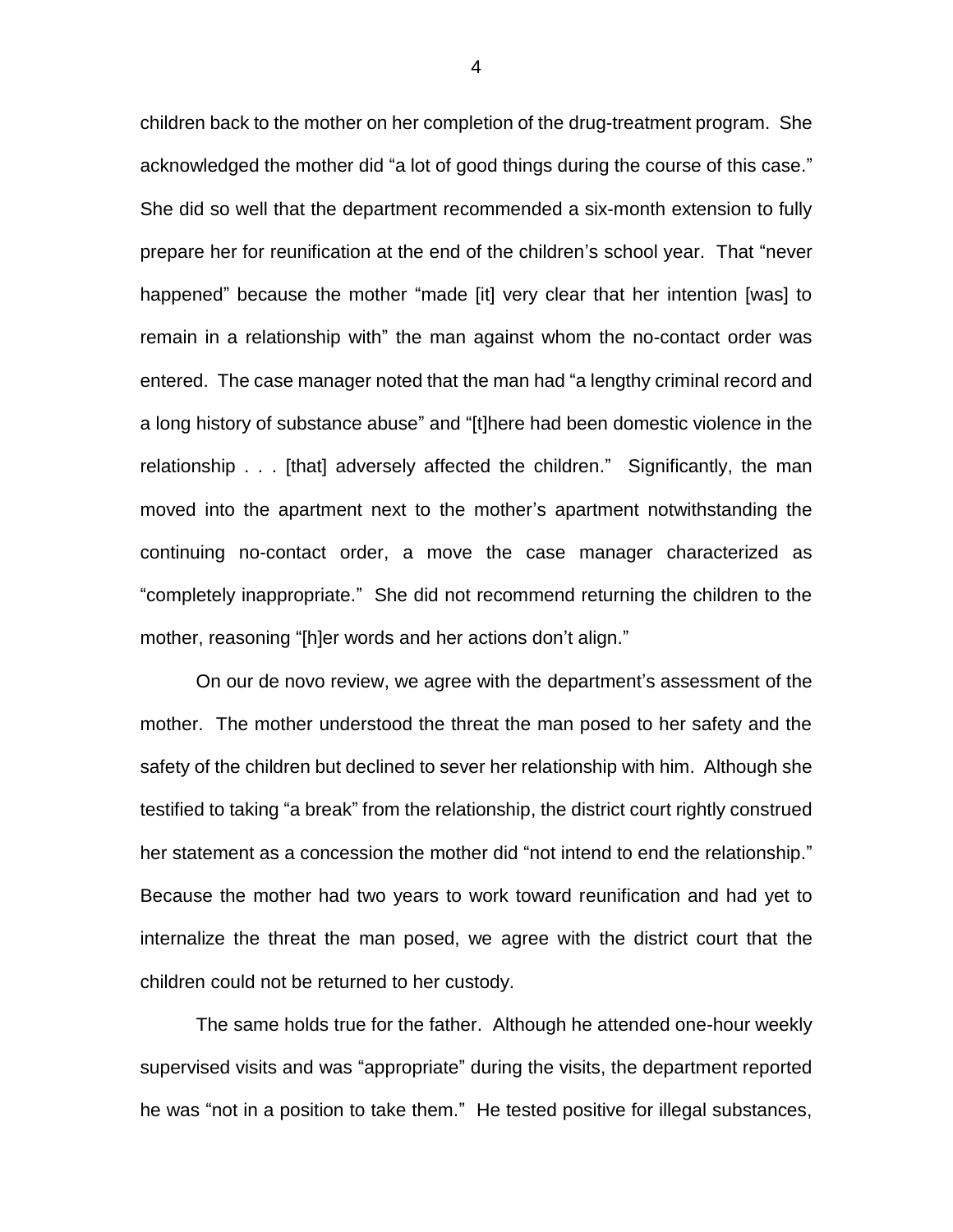did not complete a recommended substance-abuse evaluation or a mental health evaluation or treatment, and he failed to maintain "contact with the [d]epartment consistently throughout the case." The State proved the children could not be returned to his custody.

### *B. Best Interests*

Termination must serve the children's best interests. *See* Iowa Code § 232.116(2). The case manager testified she had "no doubt that [the] children love their parents" and she had "no doubt that the parents love their children." We are persuaded their love could not overcome the safety threats described above. We agree with the district court that termination was in the children's best interests.

#### *C. Exception to Termination*

The district court may decline to terminate parental rights based on several factors, including the parent-child bond. *See* Iowa Code § 232.116(3)(c). Both parents invoke that factor.

The mother had extensive contact with the children, including overnight visits for a period of time. The older child wished to live with his mother but, at the same time, feared the man with whom she had a relationship. The younger child similarly feared the man. Under these circumstances the district court appropriately declined to apply the exception in favor of the mother.

As for the father, he did not participate in the termination hearings and his attorney informed the court she was "not aware of his location." The record provides scant support for invoking the permissive exception to termination as to him.